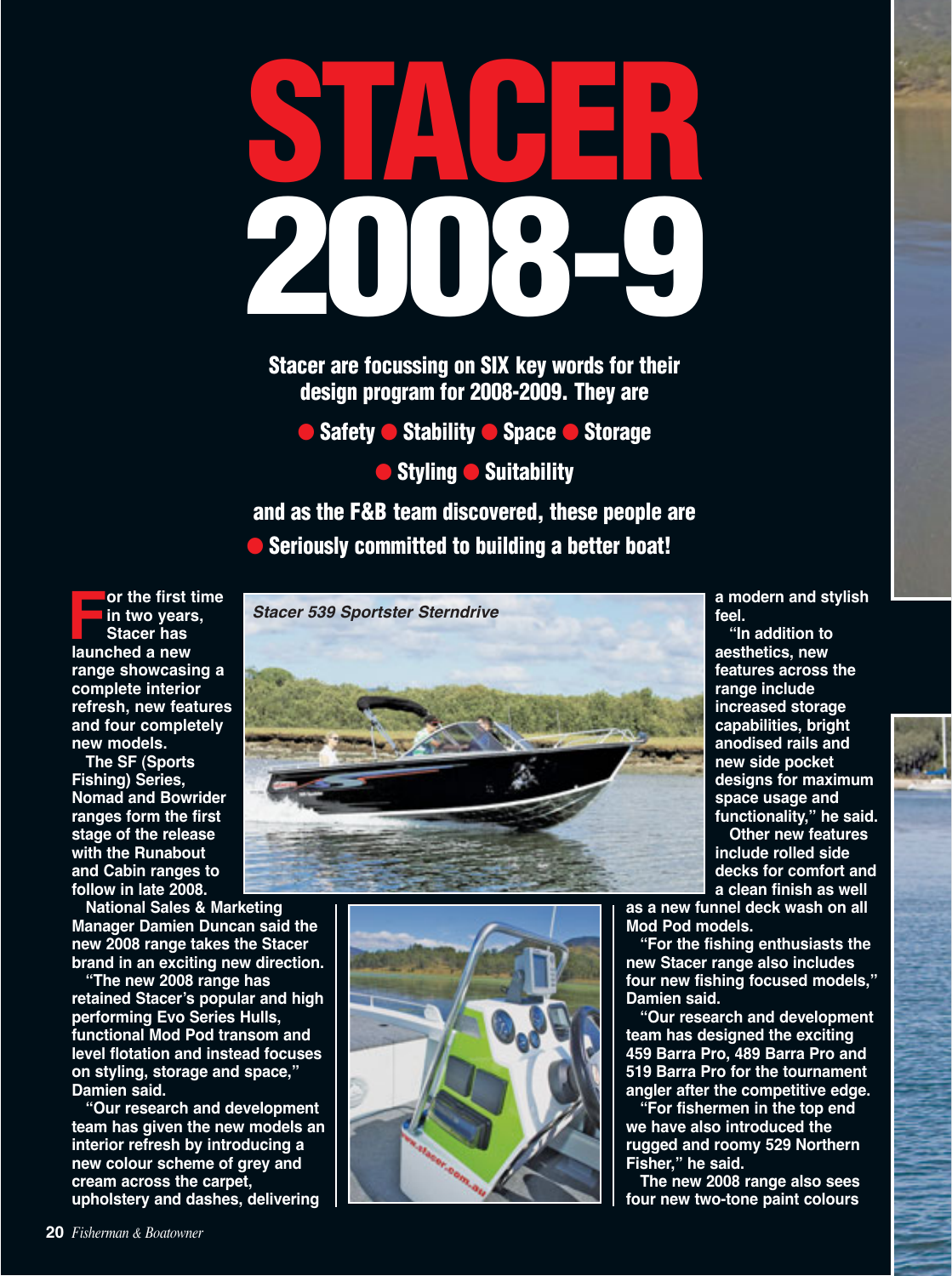

**Above: This is the new Stacer 459 Barra Pro which has created so much interest with anglers all over the country . . . Stacer has tried really hard with this one, to incorporate all the features the top anglers are seeking, and more importantly perhaps, to have them installed in the right places. We'll be testing this rig shortly. Below: Stacer (and the Oz boating public) is continuing its love affair with sterndrives; this is their latest effort, the 539 ʻSportster'.** 

**Stacer 539 Sportster Sterndrive**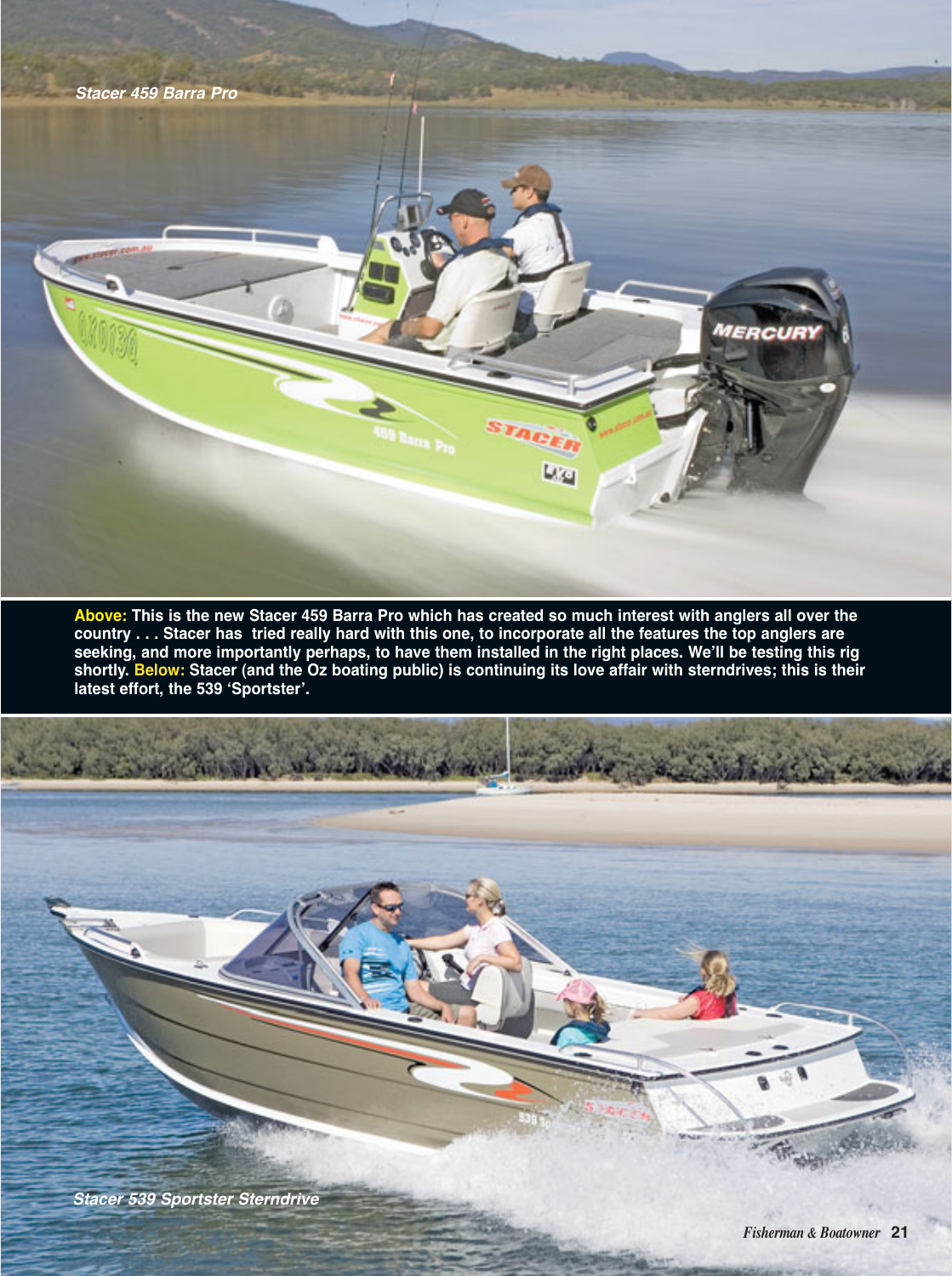**on offer with the addition of sunburn orange, platinum grey, dune and toxic green to the already available light blue, black, red and navy.**

**All 519 models and larger with a Mod Pod purchased as a complete factory ʻReady 2 Go' package now also come with a perfectly matched Stacer aluminium trailer.**

**As part of the Stacer 2008 model release, three new tournament style fishing models have been added to the SF (Sport Fishing) Series – 459 Barra Pro, 489 Barra Pro and 519 Barra Pro.**

**The Barra Pro models have been designed specifically for the tournament angler and incorporate some of the most exciting features of the new 2008 Stacer range.** 

**National Sales and Marketing Manager Damien Duncan said the Barra Pro models are a first for the Stacer brand.** 

**"We have designed the Barra Pro models to compete head on with the market leaders in aluminium and glass tournament style boats," Damien said.** 

**"Stacer has never had a range of boats that has competed specifically in this market and given recent strong sales of other brands, we believe Stacer now not only has a range that competes but exceeds customer expectations with unsurpassed storage, space, styling, stability, safety and suitability.** 

**"The Barra Pro range offers a unique tournament style transom with more usable space and storage, and when combined with the stability and superb tracking of the Evo Series II hull this range ultimately sets a new standard for aluminium tournament boats," Damien said.** 

**Other stand out features of the Barra Pro range include an above tournament standard live bait tank (75 litres) and kill tank (120 litres), a revolutionary purpose built side console with four rod holders bright anodised grab rail, sports steering wheel and the new 2008 grey and cream internal colours. The maximum horsepower**



**You'll wrap your laughing gear around this one, too - this is the clever, "let's step backwards to go forwards" el-basico Stacer Northern Fisher 529. It's so wonderfully simple, practical - no "frills" whatsoever - fishos everywhere will sigh with relief that FINALLY someone has made a fishin' boat people can afford - and can build / modify / fit-out THEMSELVES !! Make SURE you see it on the Show Circuit - it's a bottler.** 



**ratings across the Barra Pro models range from 60 horsepower on the 459 Barra Pro and extends to 100 horsepower on the 519 Barra Pro.** 

**All models are built on 3mm bottom sides and 2.5 mm top sides while the 519 Barra Pro can be optioned up to feature 4mm bottom sides enabling the model to be rated to a maximum 115 horsepower motor.** 

**All Stacer Barra Pro models are available as Stacer ʻReady 2 Go' packages including boat, motor, trailer and 3 year limited factory back warranty.**

**SF Series**

**Bass & Barra** ● **New grey carpet**

**Bass & Barra Elite** ● **New interior fit out – grey carpet** **/ grey & cream upholstery**

- **New side pocket design**
- **Piano hinge lids**
- **Bright anodised rails**
- **Increased storage**
- **Moulded seat spigot inserts**
- **New cast handles**

# **Barra Pro (459 / 489 / 519)**

● **New interior fit out – grey carpet / grey & cream upholstery**

- **New transom design**
- **Sports steering wheel**
- **New console with rod holder**
- **and bright anodised rail**
- **Piano hinges**
- **Increased storage**
- **Gunnel bump rubber**
- **70 Litre plumbed live well as standard**
- **New rear storage for battery and oil bottles**
- 
- **New moulded seat spigot inserts**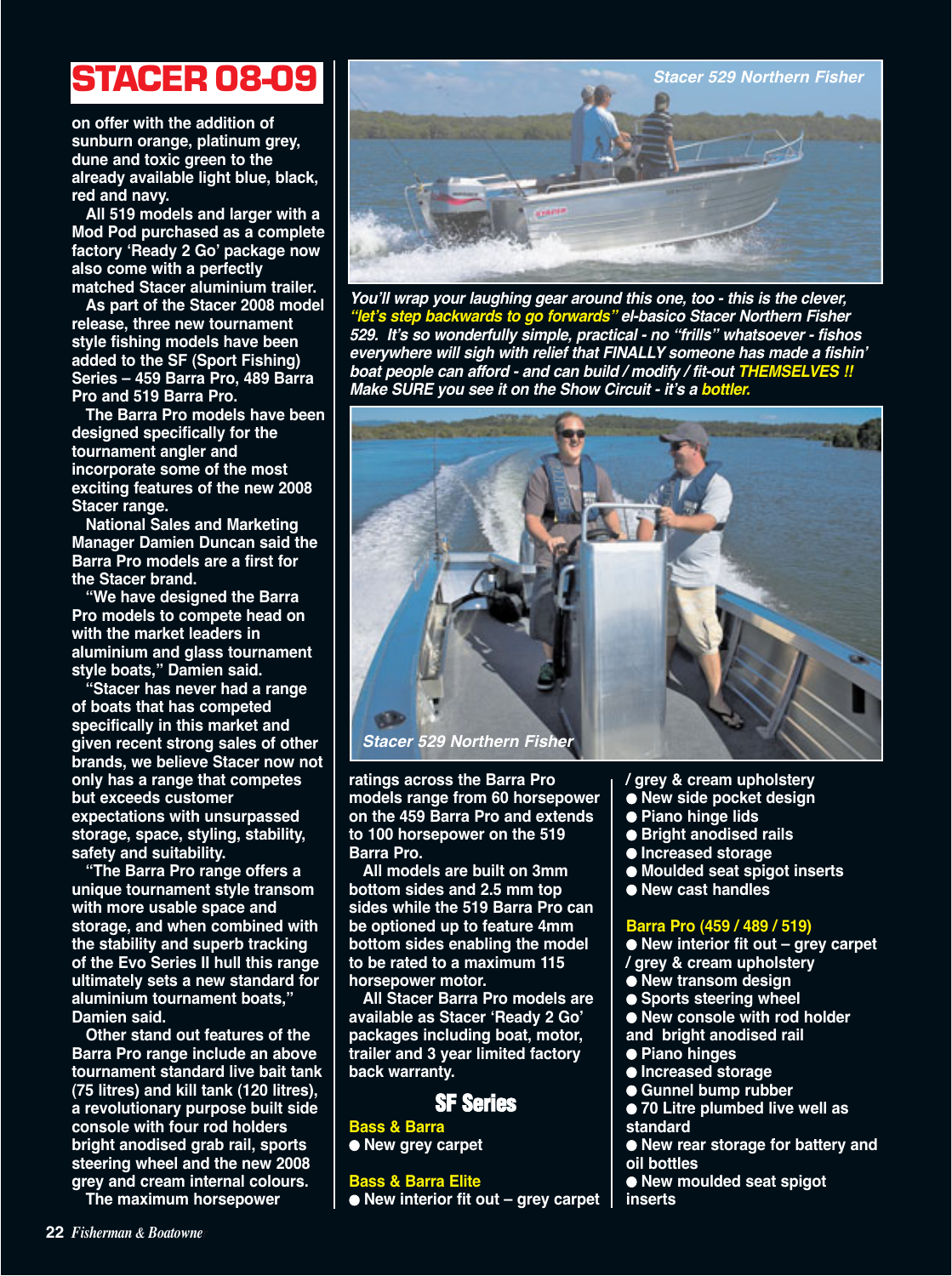

**Stacer 549 WaveRunner**



# **Nomads**

**TS Nomad** ● **New grey carpet**

# **TS Nomad Elite**

● **New interior fit out – grey carpet / grey & cream upholstery**

- **Increased underfloor storage**
- **New battery location**
- **New side pocket design**
- **New plumbed live well as standard**

● **New moulded seat spigot inserts**

# **Northern Fisher (529)**

● **New to the Stacer Nomad range**

# ● **New grey carpet**

● **Standard with aluminium centre console and sports steering wheel**

- **Boasts 600 litres of storage**
- **Features deep aluminium side pockets**
- **Standard with a 70 litre fuel tank**
- **Large motor well**
- **Standard transom step**

# **MP Nomad**

● **New interior fit out – grey carpet / grey & cream upholstery**

- **Larger side pocket panels**
- **New moulded seat spigot inserts**
- **Increased underfloor storage**
- **New larger funnel deck wash**

# **Bowriders**

# **Easy Rider SVS**

- **New interior fit out grey carpet / grey & cream upholstery** ● **New front deck & anchorwell**
- **design**
- **New moulded dash and sports steering wheel**
- **Low profile rails**
- **New rolled side decks**
- **Larger self draining scuppers**

# **Easy Rider**

● **New interior fit out – grey carpet / grey & cream upholstery** ● **New side panel design with soft touch insert with larger side pocket storage**

- **New rolled side decks**
- **New larger funnel deck wash**
- **Larger ski locker**
- **Low profile rails**
- **New front deck & anchorwell design**
- **New moulded dash and sports steering wheel**
- **New folding rear lounge design**

# **Sportsters**

- **New interior fit out grey carpet**
- **/ grey & cream upholstery**
- **New moulded dash and sports**
- **steering wheel**
- **Increased bow storage**
- **New bright anodised rails**
- **New rolled side decks**